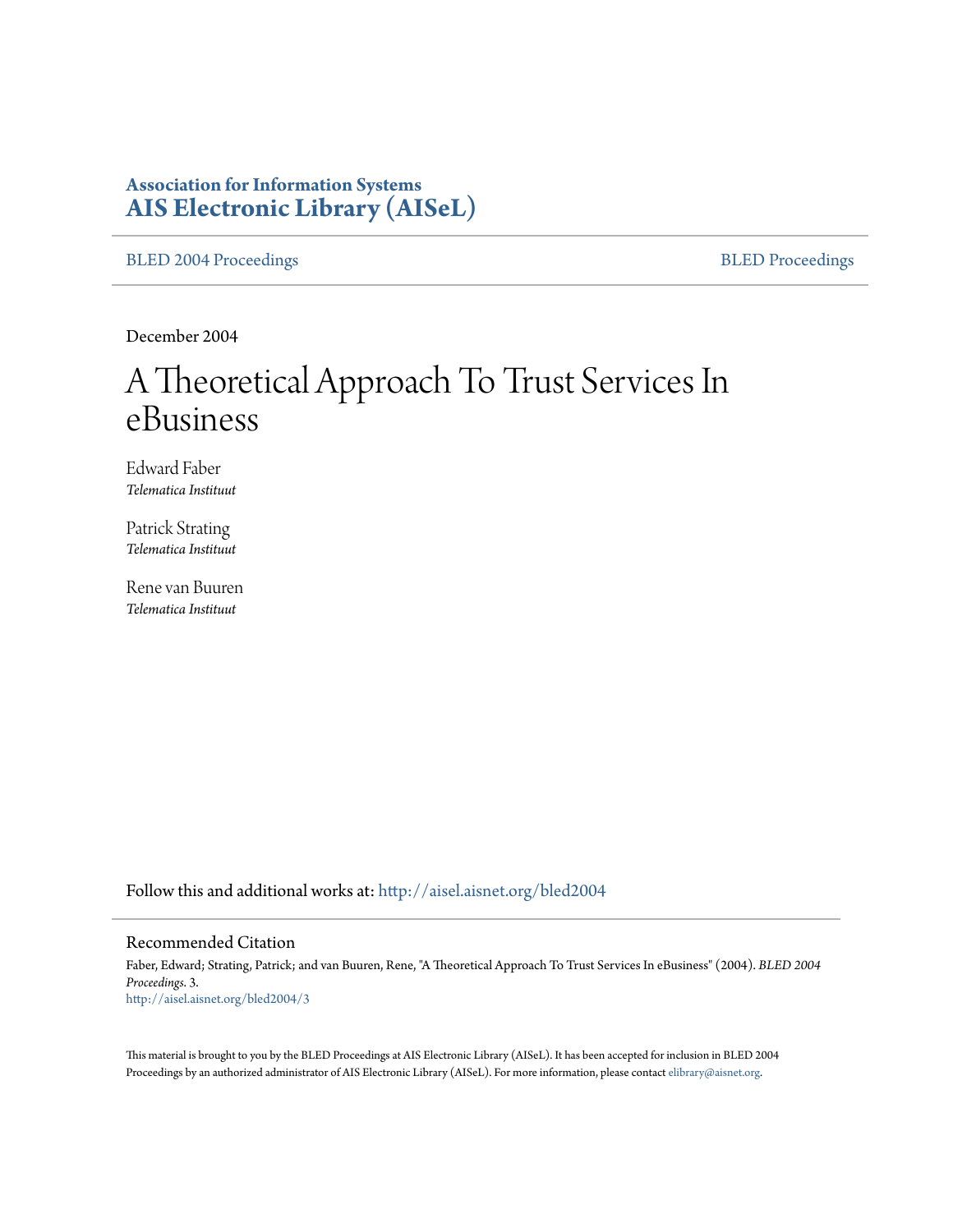## **17th Bled eCommerce Conference**

#### **eGlobal**

Bled, Slovenia, June 21 - 23, 2004

# **A Theoretical Approach To Trust Services In eBusiness**

**René van Buuren, Patrick Strating, Edward Faber** 

Telematica Instituut, The Netherlands Rene.vanBuuren@telin.nl

#### **Abstract**

*In this paper we discuss trust services in e-business. Although the importance of trust for*  business transactions is generally recognized, the actual mechanism of trust is not well *understood. This hampers the development and use of effective trust services, aiming at supporting business transactions between partners all over the world. In this paper, we model the amount of uncertainty in a decision process as a function of information. Trust is unambiguously linked to the remaining uncertainty and information provisioning. Trust services are defined as services aimed at reducing uncertainty through providing relevant information. Finally, a categorisation of trust services based on different types of information and phases in a business transaction is presented.* 

#### **1 Introduction**

Intuitively, we all know what trust is: we trust that the bus driver is capable of driving a bus, we trust the bus company to hire capable people, we trust the bus driver to do his best. Without trust, the machinery of society and economy would quickly come to a halt. With trust one has a shortcut from otherwise extensive and expensive research on the background and possible behaviour of the bus driver. Therefore it is recognised that trust is an effective and efficient mechanism [Zucker, 1986].

In business, trust is equally important. We trust a retailer to supply food that complies with national laws, and we trust a business associate to keep his end of the bargain. The same holds for companies, as companies cannot function in isolation. To meet customer demand they depend on co-operation with suppliers and competitors [Prahalad & Hamel, 1990]. And, to do business adequately, they call on many types of services of external organisations. Driven by ICT-opportunities, the market situation has changed drastically over the last few years. Customers have become ever more demanding and product innovation rates are high [Wheelwright & Clark, 1992]. Globalisation of markets and the availability of new electronic media lead to more international competition and more dynamic business networks.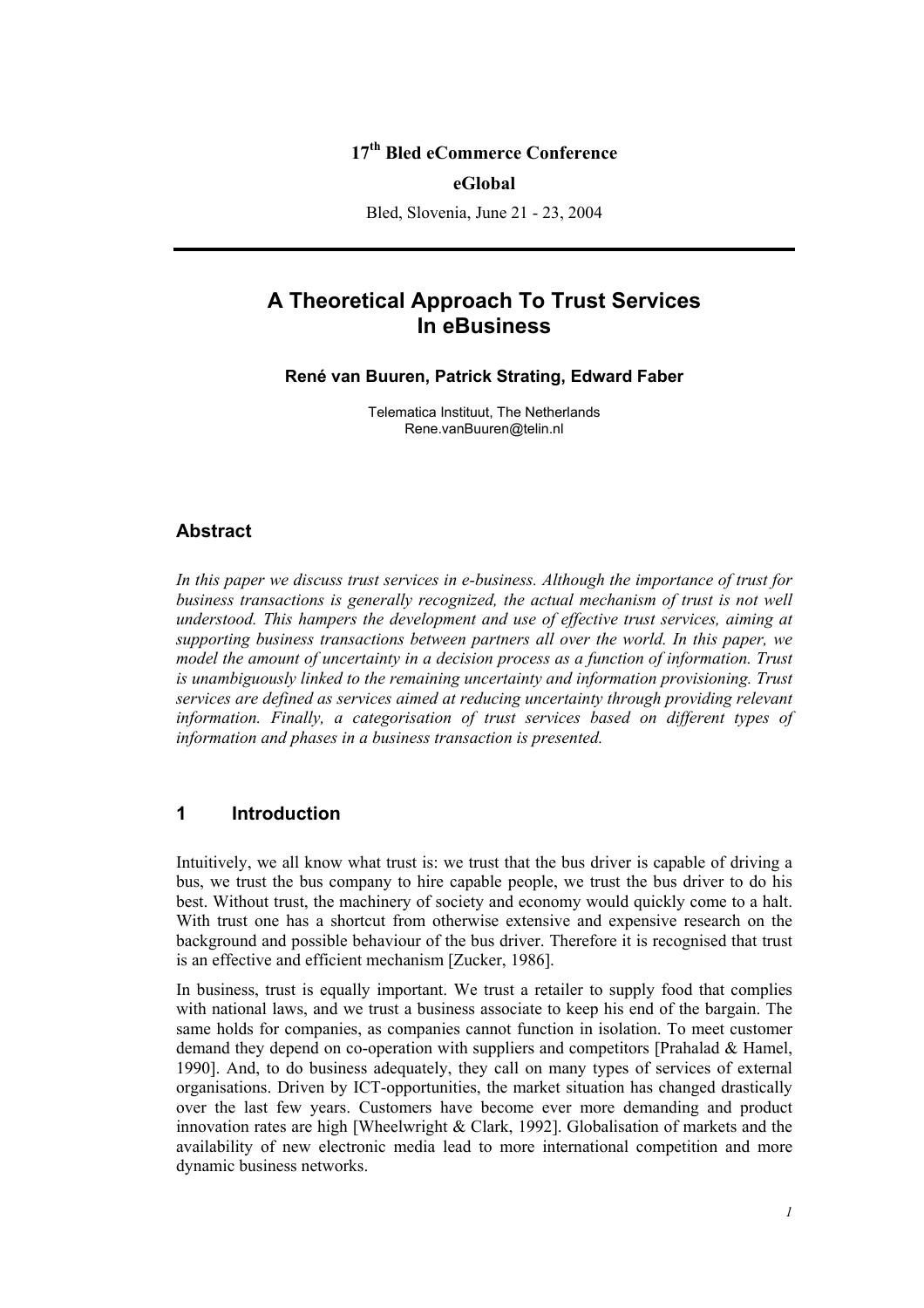Ever since its emergence, an overwhelming amount of attention has been paid to electronic commerce in literature. Although electronic commerce activity is quite substantial, the possibilities of ICT technologies that support one-time relationships with unknown partners all over the world have not lived up to the expectations yet. Often this is contributed to a lack of trust when doing business on the Internet.

For this reason, trust has been given a lot of attention in business literature [Zucker, 1986; Williamson, 1993; Mayer, 1995; Nooteboom, 1996; Klein-Woolthuis, 1999; Ba, 2001]. In recent discussions on trust, much attention is given to security aspects. This is not surprising, because security relates directly to the important business questions above: how to *ensure* that communication is safe and uncorrupted, how to *ensure* that money does not get lost under way, how to *ensure* that authentication is valid?

In this paper we discuss trust and trust services in more detail. Although the common notion of trust is sufficient to appreciate the importance of trust in every day life, we argue that this is not sufficient to understand the workings of *trust services*. Starting point is the following observation: while every decision-maker is aware of trust and its function as a catalyst in business transactions, *he would rather* not *rely on trust for a business decision*.

We believe that understanding the mechanisms of trust services is a prerequisite to use trust services effectively in business transactions. The goal of this paper is to provide a conceptual framework that forms the basis for the successful development, deployment and use of trust services.

The paper is organised as follows. First we discuss the nature of trust in business decisions. Then we discuss a new definition of trust and trust services. This definition is then used to categorise trust services in business settings, and is illustrated with an example.

# **2 Trust**

# *2.1 A Trust Discussion*

In the undertaking of a business transaction uncertainty and vulnerability to the actions of others induce a certain risk: a financial risk, or a risk of loosing a good reputation. Clearly, this risk has to be assessed and decided upon. Economists in most cases emphasise a measurable and quantifiable decision process, which we denote by calculativeness. Sociologists and psychologists, on the other hand, also emphasise more 'soft' elements such as trust. The economist Williamson [1993] states that calculativeness is determinative throughout and that invoking trust in the rationalisation of business behaviour "merely muddies the clear waters of calculativeness". Other scientists argue that trust complements more rational approaches to business relationships [see Bradach, 1989; Zaheer, 1995; Nooteboom, 1996; Klein-Woolthuis, 1999].

In his paper, Williamson refutes numerous examples in literature of the influence of trust in transactions with the argument that, if considered more closely, pure calculativeness always lies underneath. He concludes that trust must be reserved for noncalculative personal relations only and for economical transactions calculativeness always reappears. Craswell [1993], in his comment on the paper of Williamson, adds some nuances: "Noncalculative norms of trustworthiness may make up part of the cultural environment, thereby altering the magnitude of the costs and benefits facing calculating actors. If so,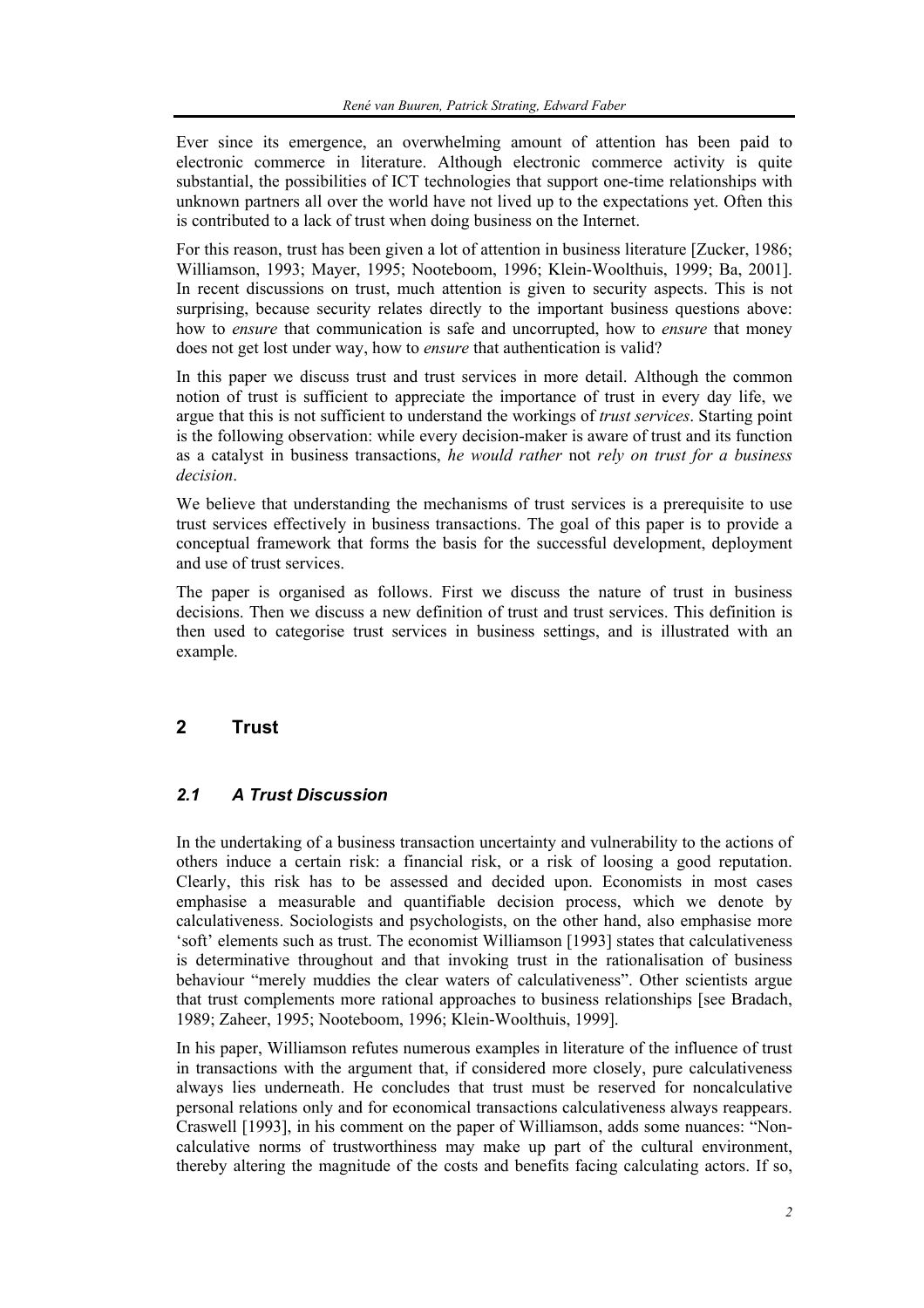these non-calculative norms would indirectly affect even explicitly calculative behaviour".

Both Williamson and Craswell refer to a shipyard example [Coleman,1990], in which a Norwegian ship owner is seeking a loan to release his ship in Amsterdam. The shipyard is unwilling to release the ship without direct payment. The Norwegian ship owner contacts a London bank who is willing to issue the loan and arranges for an Amsterdam bank to deliver the money. Coleman explains this difference in the decision by considering an expectation function, which expresses the expected revenues for the loan supplier of the transaction taking into account possible gains and losses. Coleman reasons that apparently the expectation for the Amsterdam shipyard and Amsterdam bank must have been negative and positive for the London bank. According to Coleman, the driving force behind this difference is trust.

Williamson rejects this reasoning and argues that all parties were calculative, that no trust is implied and that the party that projected the largest expected net gain issued the loan. He argues that the London banker must have had other information on the behaviour of the Norwegian ship owner than the other parties thus explaining the larger expectation value. Williamson concludes that calculativeness is determinative throughout. Our interpretation is that Williamson wants to make the point that too often and too easily people flee to the concept of trust as an easy explanation for behaviour that could have also been explained if more effort was put into the reasoning. However, we think that there is still room for trust in a decision process. After our definition of trust we return to this discussion.

#### *2.2 Defining Trust*

Trust has been studied from sociological, psychological, philosophical, legal, economical and marketing perspectives, which resulted in a multitude of definitions, many of which are summarized in [Blomqvist, 1997].

Starting point for our definition is the observation by the sociologist Simmel [Granovetter, 1992, p. 39]: 'the person who knows completely need not trust; while the person who knows nothing, can on no rational grounds afford even confidence'. The first comment in case of perfect information is interesting since it does not directly agree with a common intuition about trust. Intuitively, one would think that trust is maximal in case everything is known.

In this paper we model the amount of uncertainty in a business decision as a function of information. The meaning of a business decision in our context is the decision whether or not to engage in a certain business transaction. For information, we define information as all 'imaginable' pieces of written, verbal, confirmed, etc. information that may influence the business decision, denoted by I. For simplicity of discussion, we assume that all information is equally relevant and independent. In practise only part of the information I is obtained. We denote the obtained information by  $I_{ob}$  and denote the remaining unknown information by  $I_{rem.}$ 

Obviously we require a measure for the amount of uncertainty. To this purpose we take an information theoretical approach [Lubbe 1997, Shannon 1948]. The total amount of uncertainty surrounding a decision based on the stochastic variable I is denoted by H. Note, in specific decision problems a mathematical definition of H is possible, but the precise definition of H is irrelevant for the present discussion. Shannon's measure H satisfies the following property: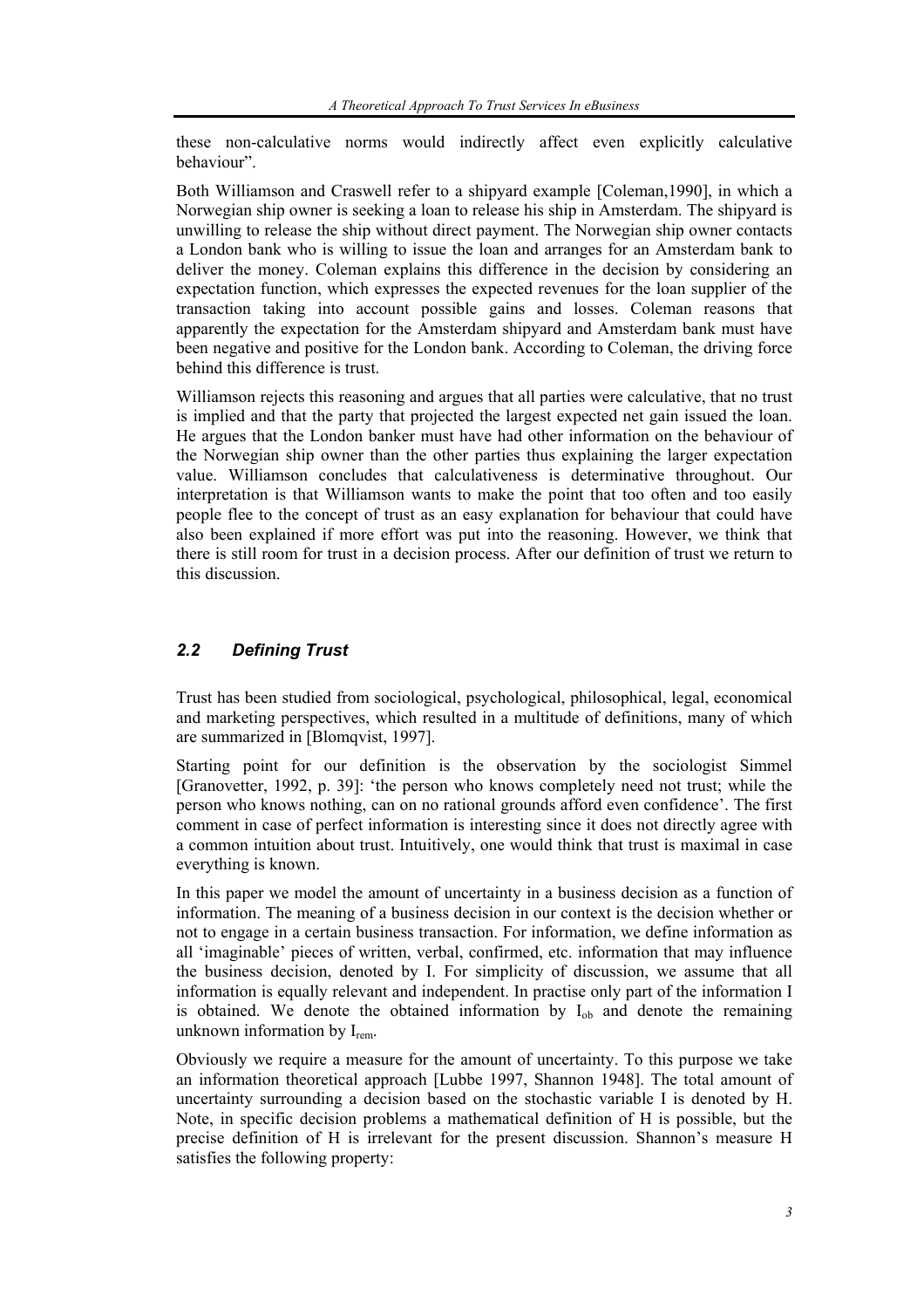$$
H(I) = H(I_{ob}) + H(I_{rem} | I_{ob}); \ H(I_{rem} | I_{ob}) \leq H(I),
$$

where H(I) represents the total amount of uncertainty. The inequality behind the semicolon, which is true in general, says that the amount of uncertainty is smaller under the condition that certain information is known. By providing information the resolved uncertainty  $H(I_{ob})$  increases, while the remaining uncertainty  $H(I_{rem} | I_{ob})$  decreases, see Figure 1. In case all information is available, the remaining uncertainty equals zero. This agrees with the earlier observations by Simmel and Blomqvist [1997]. The linear dependence suggested in this figure is not generic, however, the monotonic decrease is generic, [Lubbe 1997].



*Figure 1: Need For Trust And Information* 

How does this relate to trust? Every businessperson has an individual uncertainty threshold (see Figure 1). If the remaining uncertainty is less than or equal to the threshold and the expected gain is still positive, the decision turns out positive. In case the uncertainty is higher than the threshold the decision turns out negative. Note that this threshold contains a lot of subjective elements, e.g., past experiences, opportunistic disposition, type of business engagement influence the individual threshold. Also, the personal threshold is not a static threshold and depends on time.

A decision does not mean that the remaining information has no value or does not contribute to a decrease of uncertainty. Practical restrictions such as e.g. costs and time limit the possibilities to acquire more information. In order to proceed with the transaction, the person involved in the decision *assumes that the remaining amount of unknown information is not likely to influence the outcome of the decision*, thereby cutting off the calculativeness and accepting the residue of uncertainty. We arrive at the following definition of trust:

*Trust is the acceptation, by a business entity, of the unresolved uncertainty in a decision process.*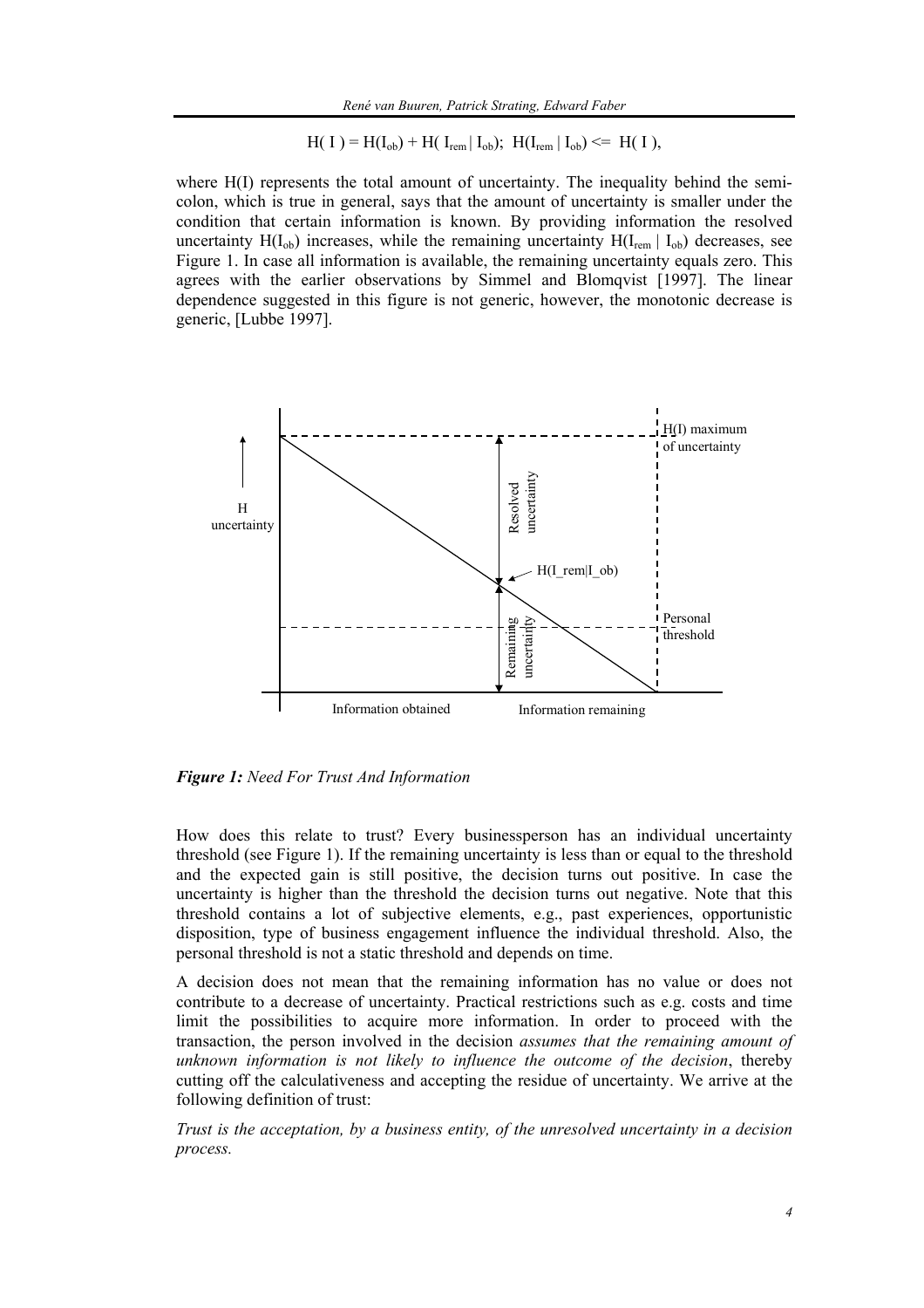Therefore, trust closes the decision process. As a result, trust enhances the willingness to participate in a business transaction and become vulnerable to the action of a partially unknown business entity based on the expectation that the unresolved uncertainty yields no grounds to discontinue with the transaction. This relates to the definition of trust by Mayer [1995].

Returning to the shipyard example in section 0, we can say that the London banker apparently has a positive economic expectation, and sufficient information on the Norwegian ship owner for the remaining uncertainty to be below his threshold value. The Amsterdam shipyard may also have a positive expectation on calculative grounds, but is unsure about the effect of remaining uncertainties on the economic expectation, resulting effectively in less attractive (worst case) economic expectation for the Amsterdam shipyard.

We agree with Williamson that the decision process is calculative and most certainly rational when applied to the resolved uncertainty part. However, in practise information is never complete, and trust is always required for the remaining uncertainty part. Since the effect of unresolved information on the expected gain in general is non-calculable, pure calculativeness is not feasible and trust, as defined in this paper, is an important element of day-to-day business.

In practice it is hard to determine how much uncertainty is resolved for a particular party through particular pieces of information, and also it not known what the personal threshold value is for a particular decision in the particular context. However, we can conclude that information *always* reduces uncertainty (the monotonic decrease of H), and thus always narrows the gap with the personal uncertainty threshold. This mechanism is sufficient basis for the discussion of trust services in the next section.

# **3 Trust Services**

## *3.1 Defining Trust Services*

In the previous part we have seen that information resolves uncertainty. Information need not only be the classical dossier-type information, but it may also be verbal information, information provided by certification institutions etc. A personal threshold determines whether or not to engage in a business transaction. To arrive at a positive decision, an information gap must be closed. This relates to the personal threshold discussed in the previous section. A certain amount of uncertainty has to be resolved to arrive at this personal threshold. In case to little information is acquired to arrive at this threshold, additional information has to be obtained to close this information gap. This is the basis for defining *trust services*. In the remainder of this paper we define trust services as follows:

*Trust services are services aimed at reducing uncertainty through providing relevant information and thereby decreasing the required level of trust for making a business decision.* 

Every piece of information resolves a certain amount of uncertainty thus narrowing the distance from the actual state of uncertainty to the threshold value. Note that trust services may be invoked from a third party, but may also be part of the business strategy of one of the partners.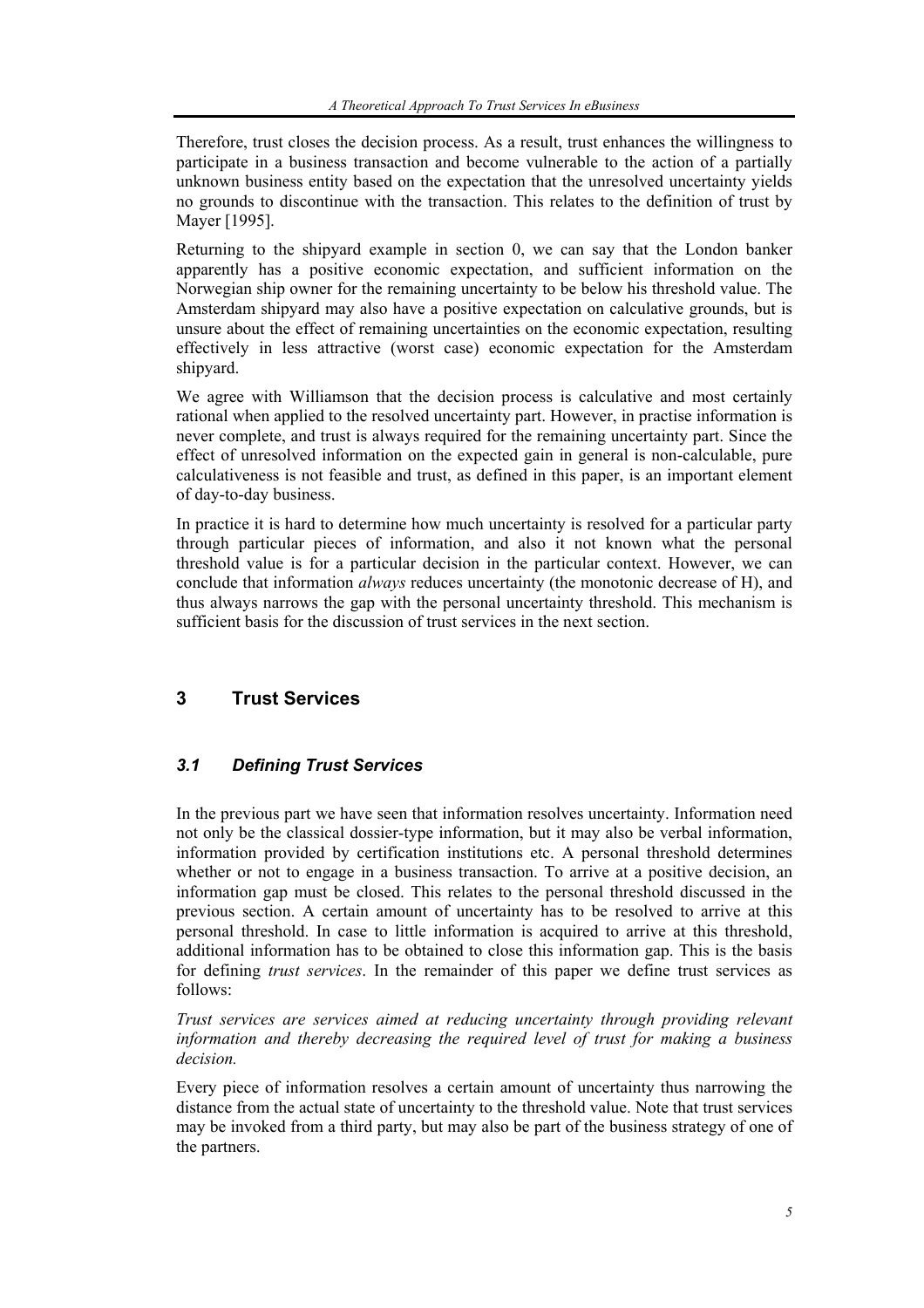There is an interesting difference between the ideas presented in this paper and the concept of 'trust production' of e.g. Zucker [Zucker, 1986]. Zucker studies trust mechanisms to increase confidence for decision-makers in the positive outcome of a business transaction. In our case we have focused on uncertainty and information, and trust is required to overcome the remaining uncertainty. Due to a different view on trust we do not require trust to be 'produced'. Instead we require that providing relevant information *reduces* the need for trust.

#### *3.2 A Categorisation Framework For Trust Services*

Our definition of trust services makes it much easier to discuss the workings and relevance of practical trust services in e-business settings.

To develop and use trust services it is relevant to answer the question *what* types of information are relevant and *how* trust services can be applied. On the other hand it is important to know *when* the different trust services and corresponding information are useful.

For the first question we use the categorisation of trust mechanisms defined by Zucker [1986], namely: characteristic-based, process-based and institution-based trust. For the second question we relate trust services to the different phases of a business transaction.

**Characteristic-based trust services** are based on the characteristics of business entities: companies, persons or systems. Social and cultural similarities drive characteristic-based trust. In the B2B context, proclaiming technologies and *business practices* similar or familiar to those of other organisations can reduce uncertainty. Similarity between partners gives rise to less friction between partners due to the familiarity between each other's modes of thinking and working [Parkhe, 1998]. An example of uncertainty reduction through technology similarity is the phrase 'Intel inside'. *Factual information* on business partners and technology influences the perception of trustworthiness. For instance, the uncertainty regarding a business partner reduces if he uses reliable operating systems or because he is market leader in a particular business segment. In the online world trust services need to compensate for the lack of cues for non-verbal communication. *Facial displays* can be used to decrease uncertainty on the behaviour of business partners [Kasper-Fuehrer & Ashkanasy, 2001]. Also, the first impression of the user interface of a particular application influences one's perception of the trustworthiness of the technology. A badly designed website is not very convincing for the capabilities of the associated organisation.

**Process-based trust services** are based on past experience. Past experience may relate to one's own experience with the business partner or to the experience of third parties. In ecommerce, uncertainty about the business past of a company is especially important because of the lack of a shared history. In order to resolve uncertainty, *rating systems*  could be applied [Ba, 2001]. E.g., on eBay's feedback forum consumers are encouraged to rate their satisfaction regarding business partners, while other consumers are encouraged to check their business partner's ratings before doing business. A rapid way to create a past experience with new customers is let potential buyers freely get acquainted with products and services.

**Institution-based trust services** are based on formal social structures such as laws, certifications and formalised codes of conduct. An example is a *seal mark*, which is awarded only to sites that adhere to established privacy principles, and agree to comply with ongoing oversight and consumer resolution procedures (TRUSTe). Another way reduce uncertainty is to draw up *contracts* between business partners, e.g. e-contracting as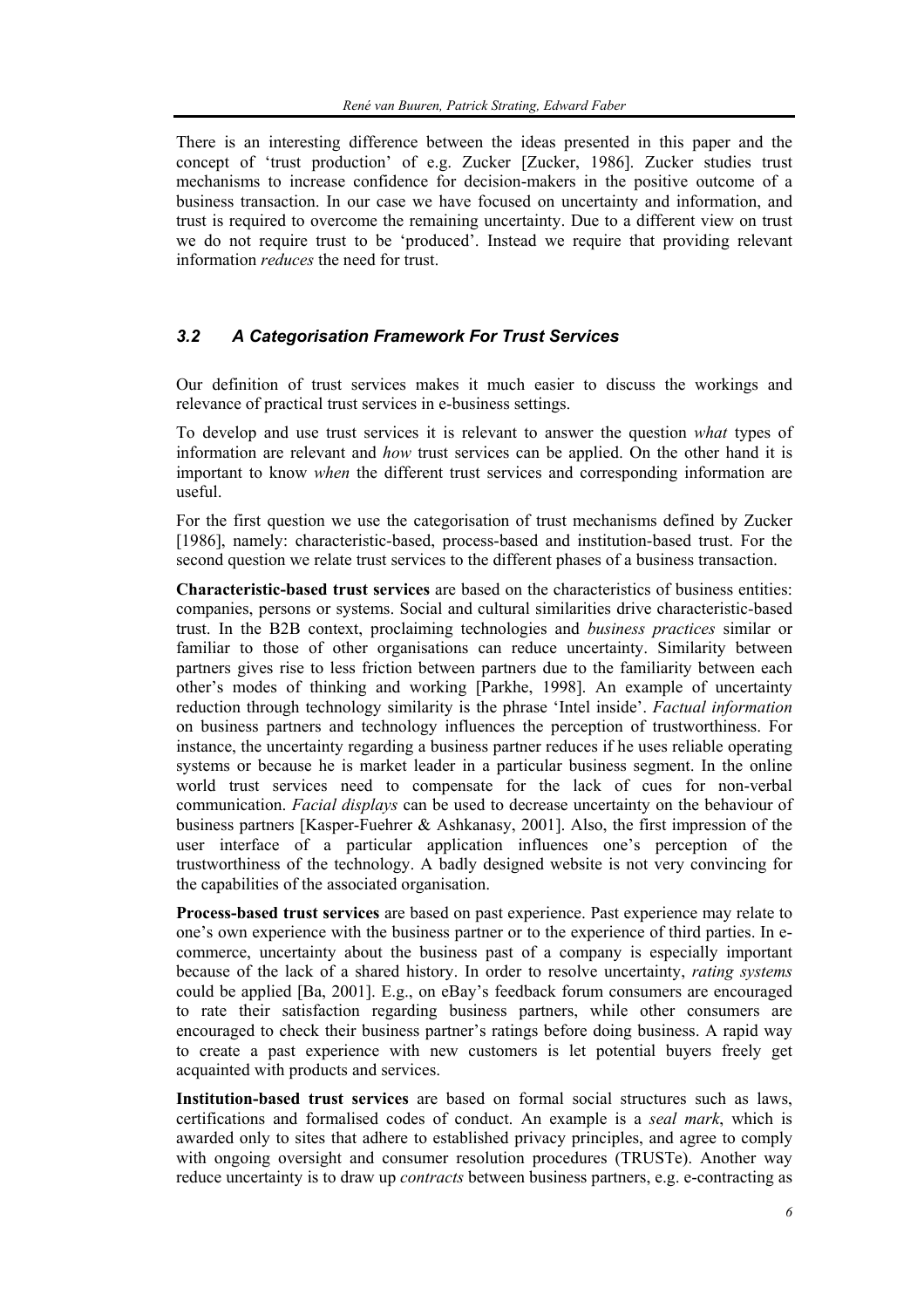discussed in [Tan, 2002]. By using contracts partners can enforce desired behaviour by the threat of going to court. A prerequisite for using contracts is the ability to supervise and judge the realisation of the contract by partners [Klein-Woolthuis, 1999]. Companies may also reduce the risks related to business partners by seeking *insurance*. By providing the 'money back guarantee' the uncertainty about the financial risk of a malfunctioning product is reduced. Virtual bookshops such as Bol.com often use this mechanism to decrease uncertainty for their customers.

Providing a *letter of credit* may also reduce uncertainty. A letter of credit is a document issued by a bank committing itself to honour drafts by the seller in accordance with specified terms and conditions. With this method of payment, the risk lies with the bank, not the buyer.

A second categorisation addresses the *when* of trust services, and relates trust services to the common decomposition of business transactions in three phases: the information, agreement and settlement phase [Schmid & Lindemann, 1998].

In the **information phase** business partners acquire a market overview by gathering information on business partners as well as the goods and services they provide. In this phase business partners may be uncertain about which partner and products to select. Trust services provide information about the characteristics of business partners and products. For instance, business partners consult a business information service to find out what the best-rated Internet providers are.

In the **agreement phase** business partners negotiate the conditions of business transactions. In this phase business partners may be uncertain about the conditions of doing business with a partner. Trust services may provide this information. For instance, business partners provide institutional based trust by means of a letter of credit or contracts that reduce the level of required trust [Bryant, 2002].

Finally, in the **settlement phase** the agreed-upon terms of the informal or formal contract are fulfilled. In this phase business partners may still be uncertain whether or not they will receive the ordered products. Trust services may be used to provide business partners with information about the status of their orderings. From the perspective of the vendor these trust services bind customers to the company.

Table 1 provides the two categorisations in one table with examples of trust services. The table is not meant to be complete; it is meant to stress that the different types of trust services may be used in different stages of business transactions for different purposes. Also, the examples in Table 1 show that technology has an important role. With the results of this paper this can be understood as follows. For trust services the main mechanism is uncertainty reduction through information transfer, and technology may provide the *means* to transfer this information in a reliable way. So technology services are not trust services, but clearly part of the overall quality and reliability of the trust service. See also [Lui, 2003].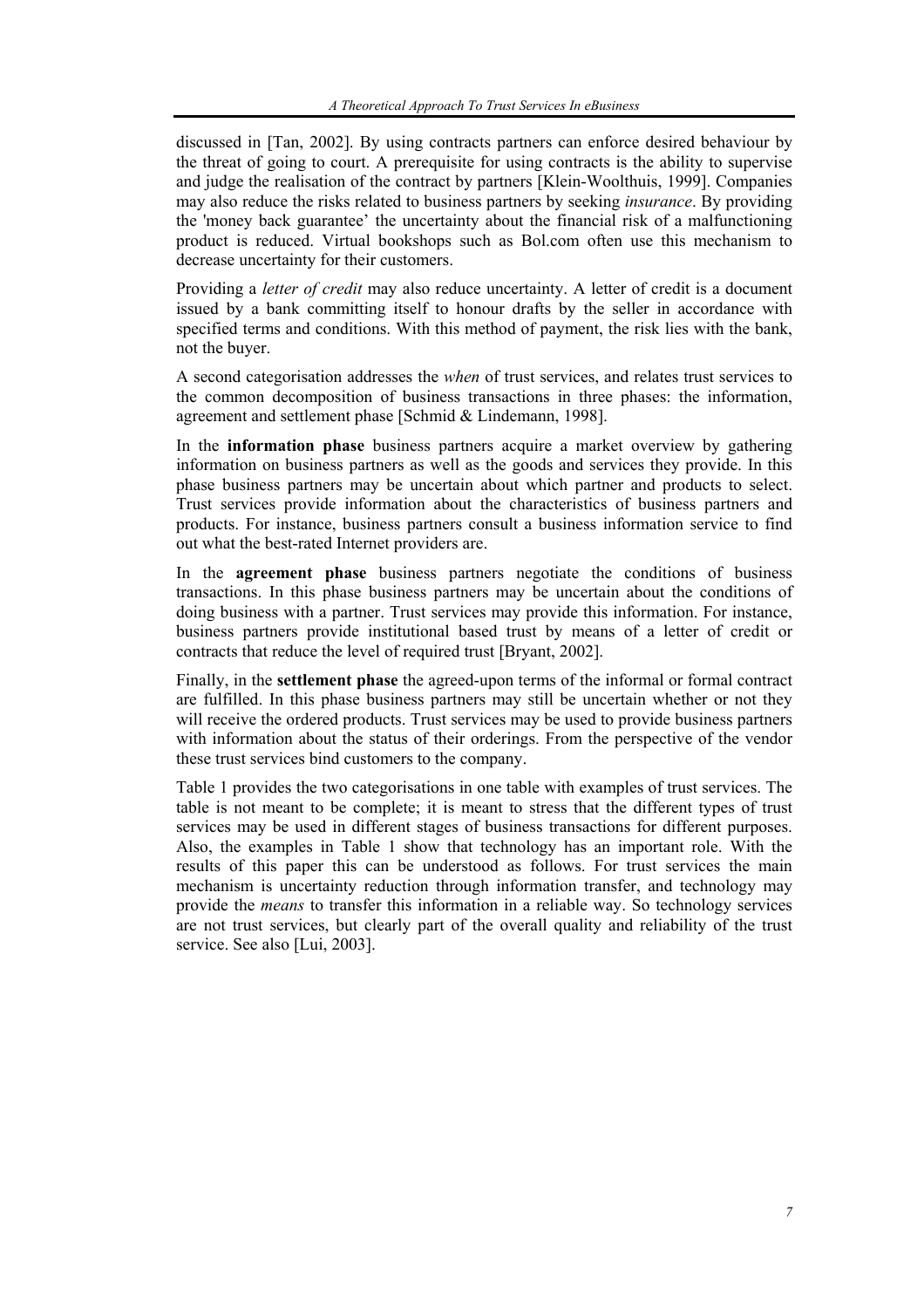|                                    | Information phase                                                                                                                                                                                                                                                                                                                                                                                                                                                                                                                                                                                       | Agreement phase                                                                                                                                                                                                                                                                                                                                                                                      | Settlement phase                                                                                                                                                                                                                                                                                           |
|------------------------------------|---------------------------------------------------------------------------------------------------------------------------------------------------------------------------------------------------------------------------------------------------------------------------------------------------------------------------------------------------------------------------------------------------------------------------------------------------------------------------------------------------------------------------------------------------------------------------------------------------------|------------------------------------------------------------------------------------------------------------------------------------------------------------------------------------------------------------------------------------------------------------------------------------------------------------------------------------------------------------------------------------------------------|------------------------------------------------------------------------------------------------------------------------------------------------------------------------------------------------------------------------------------------------------------------------------------------------------------|
| Caracteristic based trust services | $\blacksquare$<br>Business information<br>services (Third Parties)<br>providing factual<br>information on partners<br>(e.g. mission statement, $#$<br>of employees, market<br>share, product catalogue)<br>'Feel and looks' services<br>$\blacksquare$<br>- Facial displays providing<br>information on the social<br>background of partners                                                                                                                                                                                                                                                            | $\blacksquare$<br>Communication services<br>providing verbal and non-<br>verbal information on<br>business partners<br>- Tele- and video<br>conferencing services                                                                                                                                                                                                                                    | less relevant in this phase                                                                                                                                                                                                                                                                                |
| Process-based trust services       | ٠<br>Rating services providing<br>information on the<br>performance of products,<br>services and companies<br>Business information<br>$\blacksquare$<br>services providing factual<br>information of partners<br>(track records, quality)<br>estimates, complaint<br>history, creditworthiness)<br>Branding services<br>٠<br>providing information on<br>the branding of companies<br>by means of logo's and<br>slogans etc. (e.g. Intel™<br>inside)<br>Trial services providing<br>$\blacksquare$<br>buyers the possibility to<br>gain experience with<br>products and services (e.g.<br>free samples) | Business information<br>п<br>services, providing<br>factual information of<br>partners (track records,<br>quality estimates,<br>complaint history,<br>creditworthiness)<br>Services resolving<br>п<br>uncertainty regarding<br>communication:<br>- Authentication<br>- VPNs                                                                                                                          | Tracking and tracing<br>٠<br>services providing<br>information on the status<br>of the transaction<br>- Delivery status (e.g. mail<br>confirming shipment)<br>- Payment status (e.g. mail<br>confirming payment)<br>After sales services (e.g.<br>٠<br>filling in a form to be used<br>in rating services) |
| Institution-based trust services   | $\blacksquare$<br>Warranty services<br>providing guarantees on<br>payment<br>- Insurances (e.g. money<br>back guarantee)<br>Seal mark services<br>٠<br>providing information on<br>the codes of conduct (e.g.<br>TRUSTe for privacy<br>regulations)                                                                                                                                                                                                                                                                                                                                                     | Warranty services<br>$\blacksquare$<br>providing guarantees on<br>payment<br>- Letter of credits from<br>banks<br>- Insurances (e.g. money<br>back guarantee)<br>Seal mark services<br>$\blacksquare$<br>providing information on<br>the codes of conduct (e.g.<br>TRUSTe for privacy<br>regulations)<br>Contract services<br>٠<br>providing legal contracts<br>(e.g. price, delivery<br>conditions) | ٠<br>Warranty services<br>providing guarantees on<br>payment<br>- Letter of credits from<br>banks<br>- Insurances (e.g. money<br>back guarantee)                                                                                                                                                           |

| Table 1: Role Of Trust Services In Different Stages Of A Business Transaction |  |  |  |  |
|-------------------------------------------------------------------------------|--|--|--|--|
|                                                                               |  |  |  |  |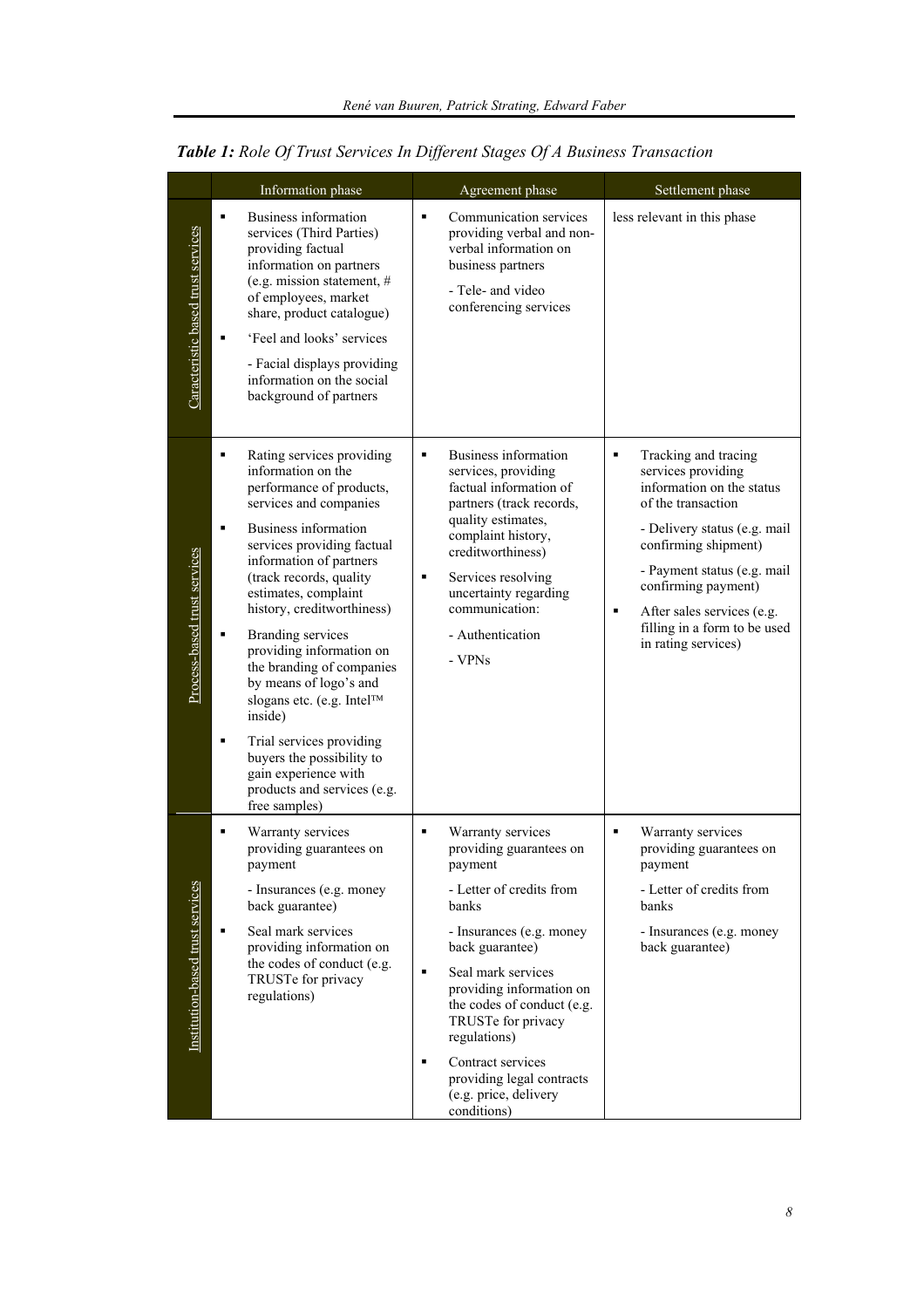# **3.3 The Oyster Case: Finding A Transportation Provider**

In order to demonstrate the role of trust and trust services in business transactions we demonstrate the different types of trust services with a fictive yet realistic e-commerce example. This example aims to demonstrate how a company can use the ideas of this paper and the above categorisation to capture the information needs in consecutive phases of a business process.

*A seafood wholesaler named Oyster needs transportation for a shipment of shrimps to an seafood restaurant in Belgium. This restaurant is an important customer for Oyster, therefore it is of utmost importance that Oyster can quickly locate a reliable transport company, having trucks available to do the job. Oyster decides to consult a transportation portal, which offers an online search for transportation services. The online search for transportation reveals three candidates. In order to compare the services of these candidates, Oyster consults a rating site, which displays the past performance in terms of delivery speed, price, reliability and service of more than 500 transportation companies world-wide. A company named Transco has the best ratings in delivery speed, and price and service. Oyster visits the web site of Transco to find out more about the company. On the website photographs of Transco employees and a mission statement are displayed. The initial positive impression of Transco is reinforced by the looks and content of the website. Oyster contacts the sales manager of Transco to negotiate the conditions for doing business. After negotiating the conditions for transportation, Transco electronically confirms what they agreed upon. Transco asks if Oyster wants to pay electronically. Since the logo of Oyster's home bank is part of the list of payment methods, Oyster decides to pay for the transportation service through the payment service provided by its home bank. Right after payment Oyster receives a message that the truck is on its way to the address provided by Oyster, with the estimated time of arrival. The next day Oyster receives an e-mail asking if everything was conform expectation. Oyster is satisfied with the service it received from Transco.* 

In this example Oyster is confronted with different trust services in different phases of the business transaction.

In the information phase Oyster needs reliable information on transportation providers. To this end Oyster makes use of a rating service provided by a transportation portal. This trust service is based on process-based trust since the rating service provides information on the past behaviour of the transporters. Oyster is reassured that the company has a good reputation in terms of speed of delivery, price and service. Moreover, when Oyster visits the website of the transportation company it is confronted with photographs of employees and the mission statement of Transco. This trust service is based on characteristic-based trust. Oyster recognises itself in the employees displayed on the photographs and the mission statement.

In the agreement phase Oyster contacts the sales manager of Transco with the intention to negotiate the conditions for doing business. To take away any uncertainty about what has been agreed upon Transco confirms the agreed upon conditions electronically. This trust service is based on institution-based trust since it refers to a formalised code of conduct. Right before Oyster engages in the business transaction Transco asks for the preferred method of payment. The logo of Oyster's home bank displayed on the website reassures Oyster that it is safe to pay electronically. This trust service is also based on institutionbased trust.

Finally, in the settlement phase*,* Oyster receives a message stating that transportation is under way to the address given by Oyster. Moreover, the next day Transco checks if everything was conform expectations. These trust services are based on process-based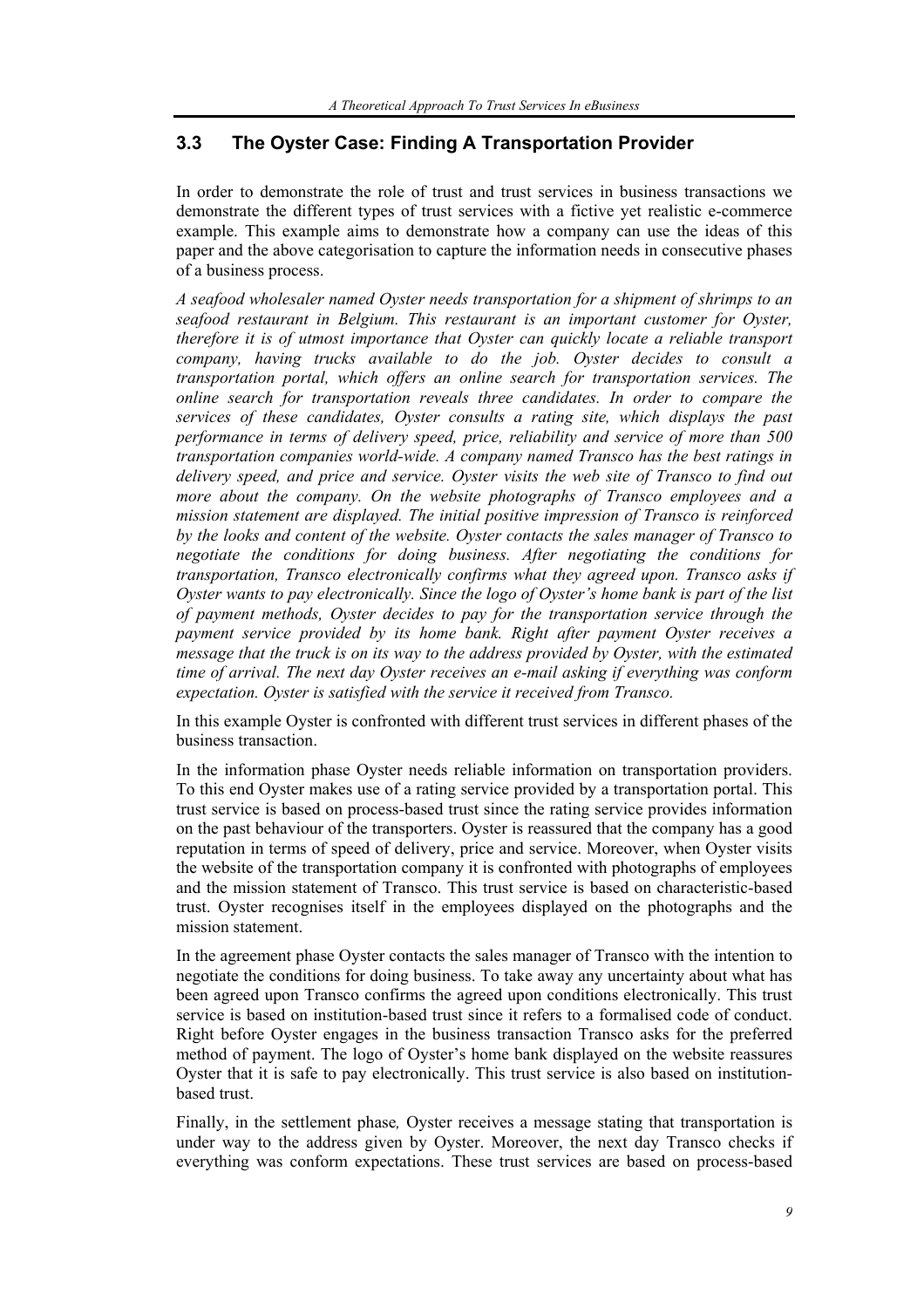trust. Oyster receives information and is asked for feedback on the performance of the provided service.

## **4 Conclusions**

While the importance of trust for business transactions is generally recognised, the actual mechanism of trust is not well understood. This relates to the ambiguity of the word trust itself. If the meaning of trust is not clear, how can we expect to develop and use trust services that effectively support doing business with partners all over the world?

Therefore, in this paper we discuss trust and trust services in e-business. Trust services are often identified with technology-oriented services provided by trusted third parties such as e.g. Versign and Identrus. In our opinion, identifying trust services too strongly with these services doesn't do just to the meaning, purpose and potential of trust services.

From the perspective of companies the designated use of trust services is to enhance, facilitate and speed-up business transactions, since trust in a business partner is no goal by itself. Companies do not need trust production, but rather require a reduction of uncertainty. Trust is the assumption that the remaining uncertainty yields no new insights that will alter the decision process. Therefore, trust closes the decision process.

Based on this definition of trust, the main mechanism of trust services is to offer information. By offering specific information at the appropriate stage in a business transaction, trust services may effectively support the transaction. Categorisation of trust service helps to identify the appropriate services. Therefore, in this paper we categorised trust service along two important axes: which information need does the service satisfy, and in what stage of a business transaction is this information supportive.

We believe that understanding the mechanisms of trust services is a prerequisite to develop and use trust services effectively in business transactions. This is especially important in first time or short-lived business engagements that will occur more frequently in dynamic e-business networks. Merely appreciating the importance of trust is not enough. We hope that this discussion assists companies in successfully employing and deploying trust services, and that trust and security each attain their appropriate positions in business practice.

## **References**

- Ba, S., (2001): Establishing online trust through a community responsibility system, Decision Support Systems, 31, pp. 323-336.
- Blomqvist, K., (1997): The many faces of trust, Scandinavian Journal of Management, 13(3), pp. 271-286.
- Bradach, J.L., Eccles, R.G., (1989): Market versus hierarchies: from ideal types to plural forms, Annual review of Sociology - Scott W.R. (Editor) 15, Annual Reviews Inc., Palo Alto, pp. 97-118.
- Bryant, A. and Colledge, B., (2002): Trust in electronic commerce business relations, Journal of Electronic Commerce Research, Vol. 3(2), pp. 32-39.
- Coleman, J., (1990): "Foundations of Social Theory", Harvard University Press.